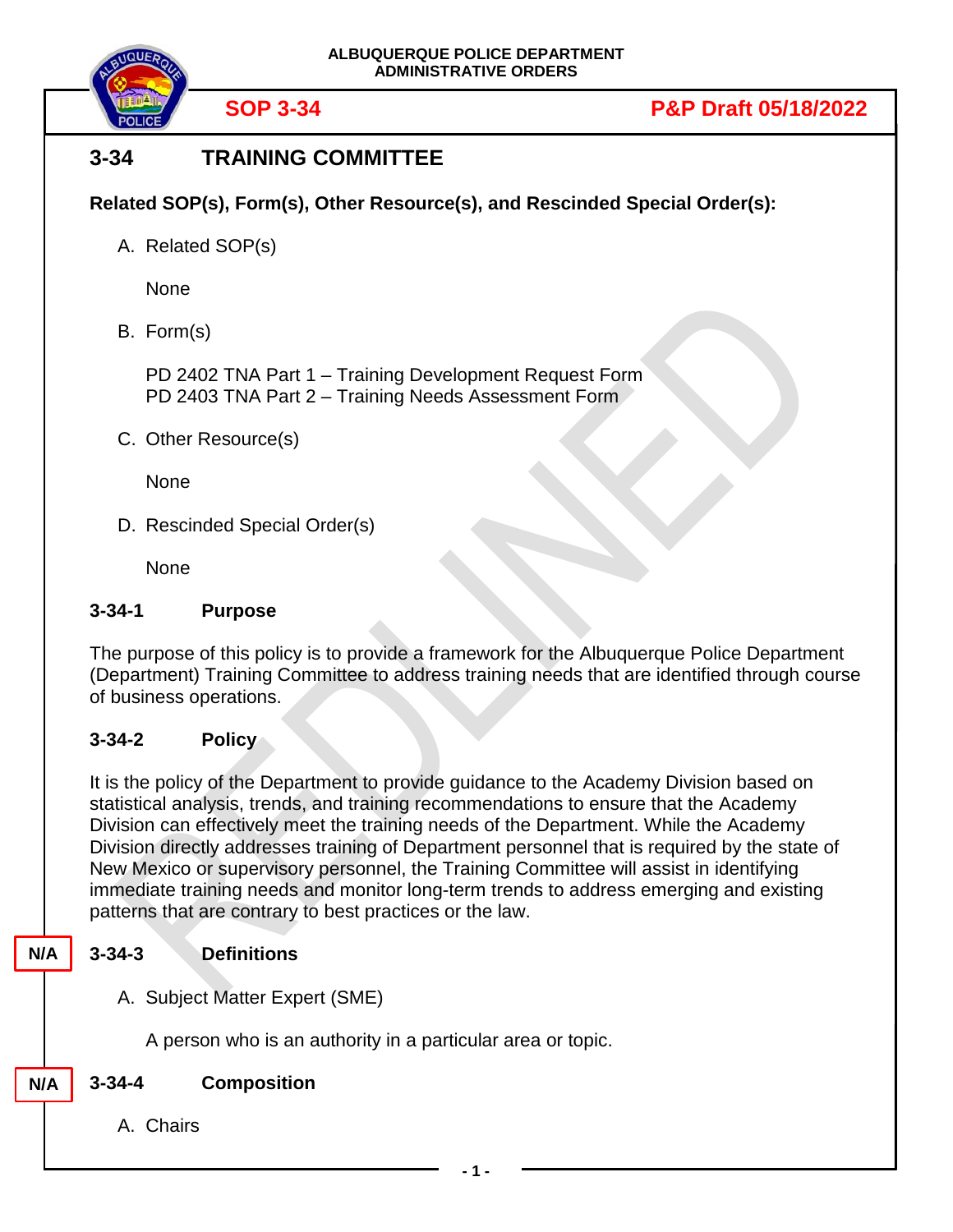

**SOP 3-34 P&P Draft 05/18/2022**

The Training Committee will be chaired by the Academy Division Commander and the Curriculum Development Manager.

- B. Members
	- 1. The Academy Division Deputy Commander, Advanced Training Lieutenant, Field Training Lieutenant, Basic Training Lieutenant, and the Career Development Manager will serve as members of the Training Committee.
	- 2. The Training Committee will be comprised of representatives from the following Department areas:
		- a. Force Review Board (FRB);
		- b. Internal Affairs Force Division (IAFD);
		- c. Internal Affairs Professional Standards (IAPS) Division;
		- d. Crisis Intervention Division (CID);
		- e. Special Operations Division (SOD);
		- f. Criminal Investigations Division (CID);
		- g. Investigative Services Division (ISD);
		- h. Performance Metrics Unit (Compliance and Oversight Division);
		- i. Policy and Procedure Unit (Compliance and Oversight Division);
		- j. Performance Evaluation and Management Systems Unit (Compliance and Oversight Division);
		- k. Aviation Division; and
		- l. One (1) representative from each of the six (6) area commands to serve as the Training Liaison.
	- 3. The Training Committee chairs may appoint additional Training Committee members.

#### **3-34-5 Procedures N/A**

- A. Training Liaison
	- 1. Each representative will identify a Training Liaison.
		- a. The Training Liaison will serve as the representative at Training Committee meetings and will identify the training needs of their assigned area at the Training Committee meetings.
		- b. If the Training Liaison cannot attend a meeting, they will identify a designee.
			- i. The Training Liaison will attend the Training Committee meeting in the Training Liaison's absence.
- B. Training Committee Meetings
	- 1. The Training Committee meets biannually during the months of April and October.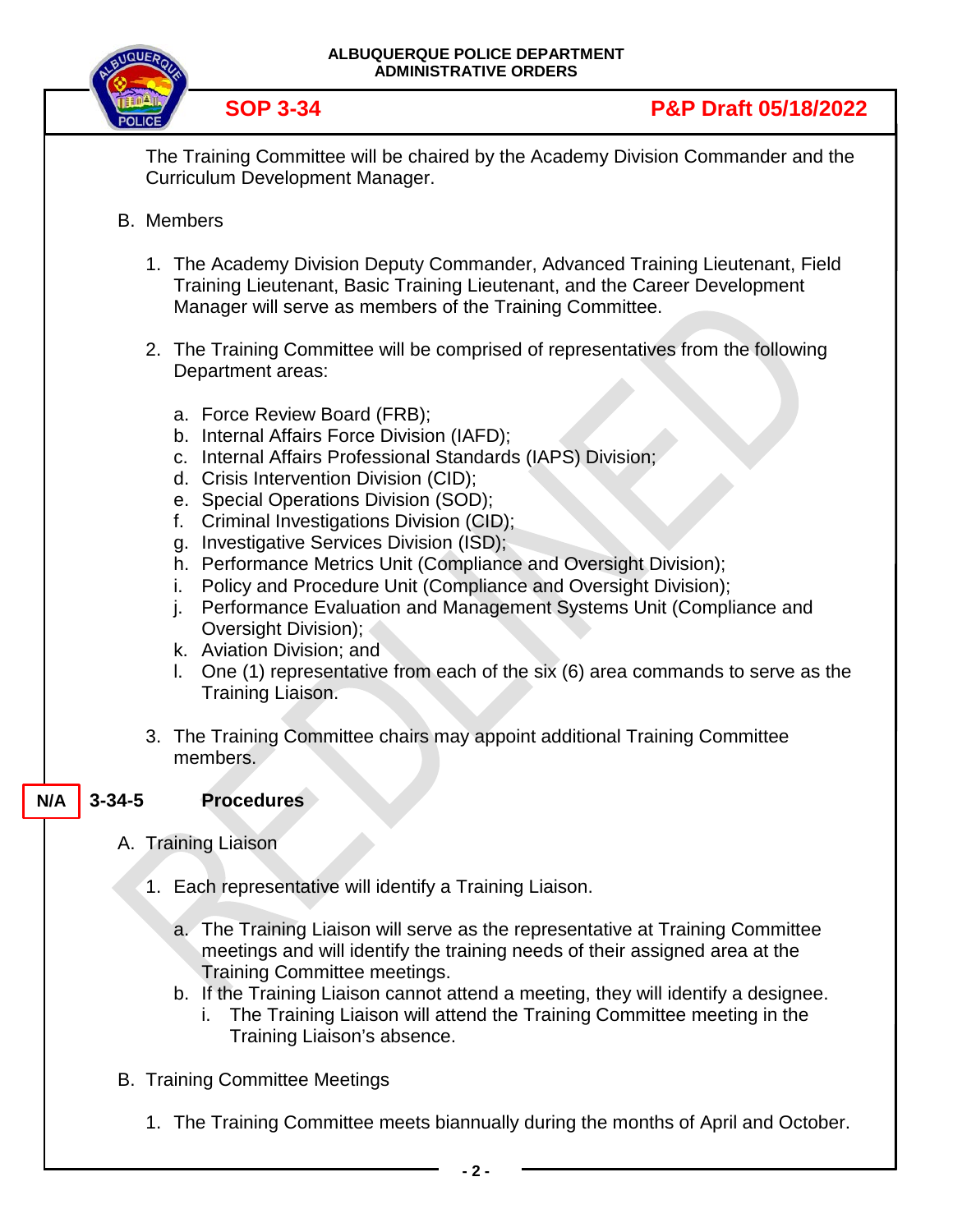

- 2. A designee from the Training Division will take minutes during the meetings and provide the minutes to attendees within two (2) weeks following the meeting.
- C. Training Needs and Recommendations
	- 1. The Training Committee will request information and recommendations from Training Committee members at biannual meetings in order to properly identify the training needs of the Department.
	- 2. Before each biannual meeting, Training Committee members will identify training needs within their assigned areas and formulate needs as training recommendations at each meeting.
- D. Report
	- 1. The Training Committee chairs will generate a summary of training needs and recommendations gathered at each meeting.
	- 2. The Training Committee chairs' report will serve as a guide for the development of the recommended trainings.
- E. Implementation of Recommendations

The Academy Division Commander will be responsible for overseeing the development and implementation of the recommended training.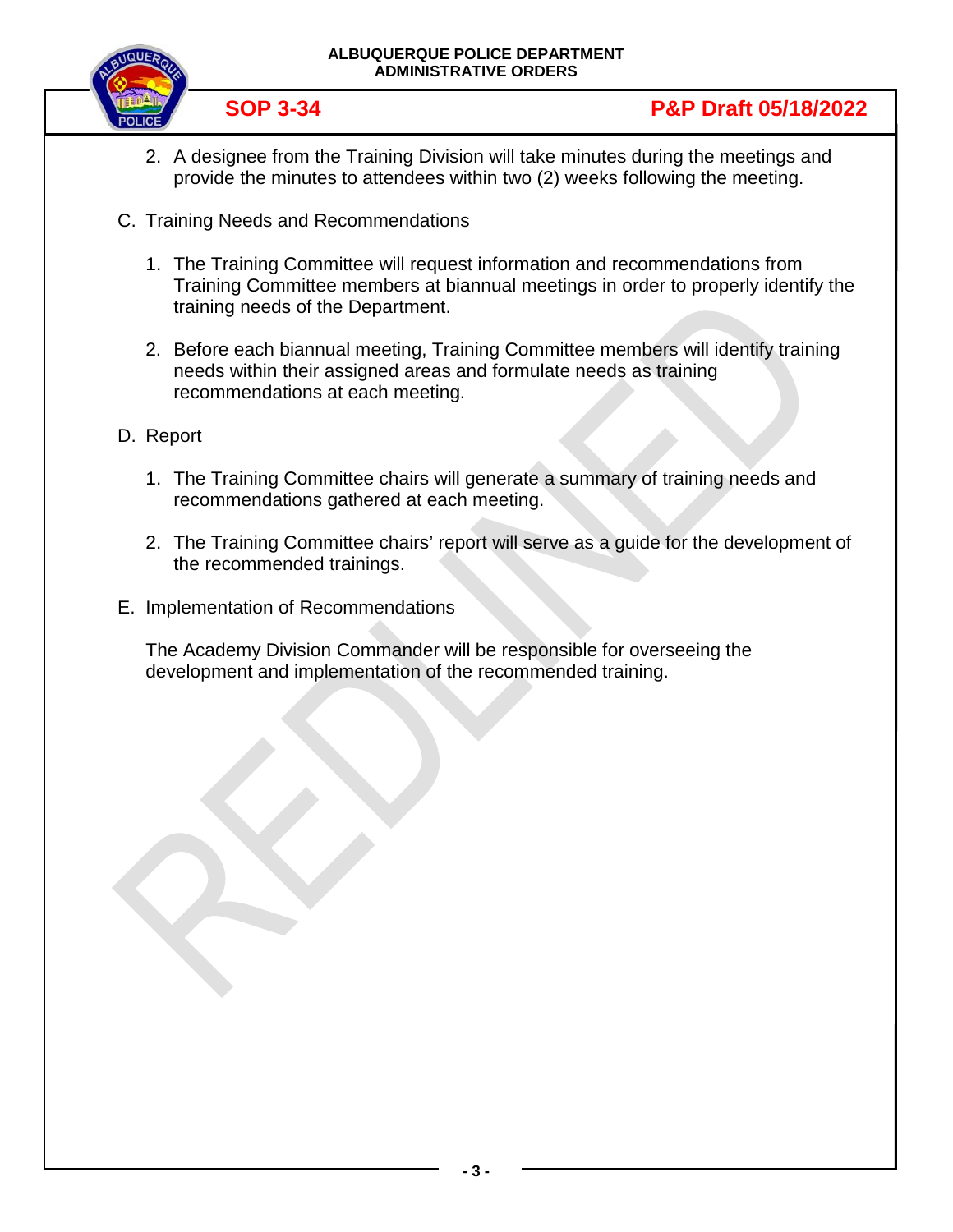

# **3-34 TRAINING COMMITTEE**

**Related SOP(s), Form(s), Other Resource(s), and Rescinded Special Order(s):**

A. Related SOP(s)

None

B. Form(s)

PD X Curriculum Development PD X Needs AssessmentPD 2402 TNA Part 1 - Training Development Request Form PD 2403 TNA Part 2 – Training Needs Assessment Form

C. Other Resource(s)

None

D. Rescinded Special Order(s)

None

## **3-34-1 Purpose**

The purpose of this Division-policy is to establish quidelines provide a framework for the Albuquerque Police Department (Department) Training Committee to provide a framework to address training needs that become are identified through course of business operations.

## **3-34-2 Policy**

It is the policy of the Albuquerque Police Department (Department) to provide guidance to the Academy Division based on statistical analysis, trends, and training recommendations to ensure that the Academy Division can effectively meet the training needs of the Department. It is also the policy for tThe Training Committee will to collect information from sources both within the Department and from outside stakeholders. While the Academy Division directly addresses training of Department personnel that is required by the State-state of New Mexico or supervisory personnel, the Training Committee will shall will assist in identifying immediate training needs and as well as monitor long-term trends to address emerging and existing patterns that are contrary to best practices or the law.

## **3-34-3 Definitions**

**N/A**

A. Subject Matter Expert (SME)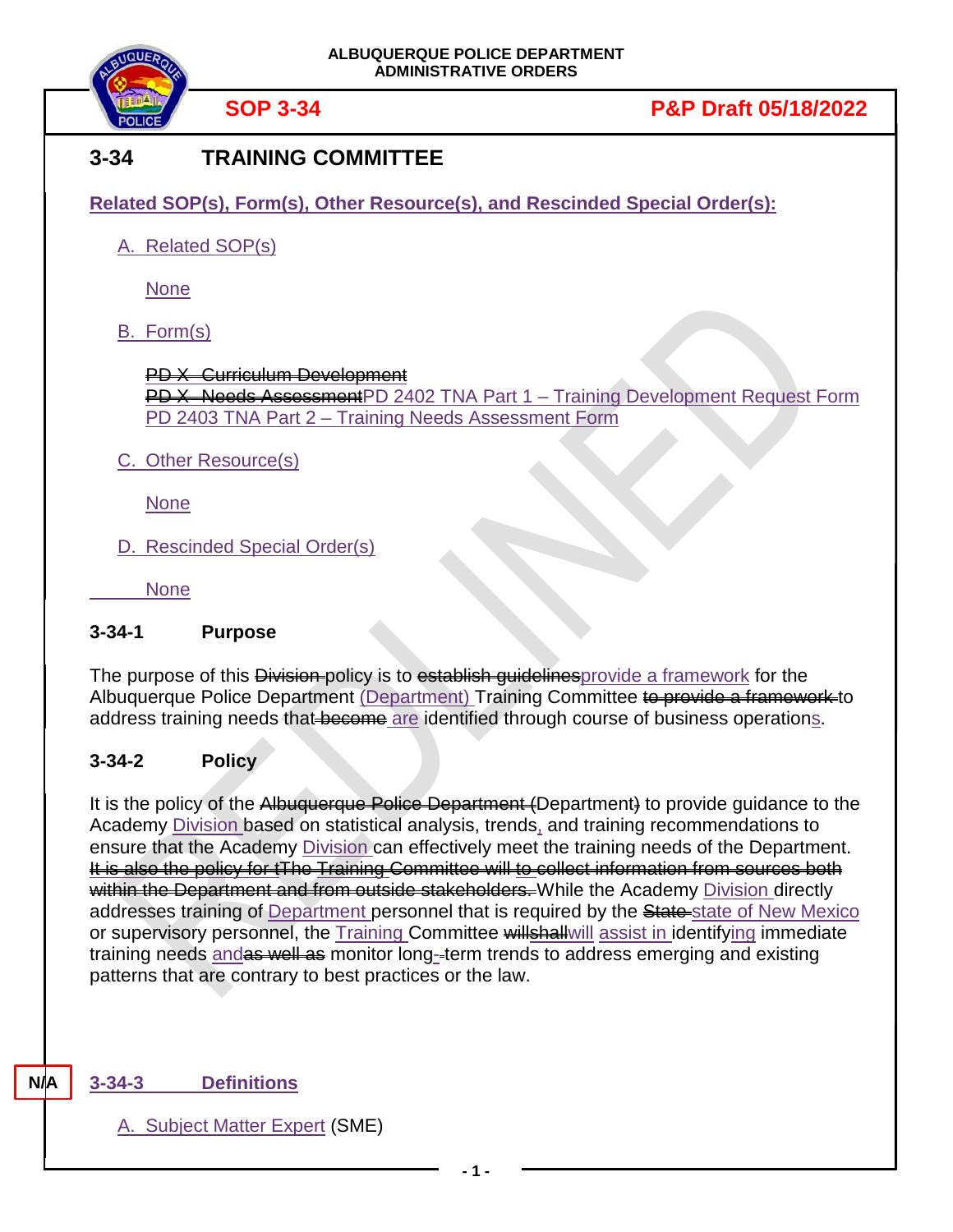

# **SOP 3-34 P&P Draft 05/18/2022**

 $\frac{a}{b}$  person who is an authority in a particular area or topic. **3-34-3 Personnel**

#### A. Committee Chair

**N/A**

not be permanent members of the Committee.

### **3-34-454 PersonnelCompositionrocedures**

#### A. Training Committee Chairs

The Training Committee will be chaired by the Academy Division Commander and the Curriculum Development Manager.

### B. Memberss of the Committee

- 1. Academy personnel: The Academy Division Deputy Commander, Advanced Training Lieutenant, Field Training Lieutenant, Basic Training Lieutenant, and the Career Development Manager will serve as members of the Training Committee.
- 2. The Training Committee will additionally be comprised of representatives from the following Department areasUnits and Divisions:
	- a. Force Review Board (FRB);
	- b. Internal Affairs Force Division (IAFD);
	- c. Internal Affairs Professional Standards (IAPS) Division;
	- d. Crisis Intervention Division (CID);
	- e. Special Operations Division (SOD);
	- f. Criminal Investigations Division (CID);
	- g. Investigative SupportServices Division (ISD);
	- h. Performance Metrics Unit (Compliance and Oversight Division);
	- Policy and Procedure Unit (Compliance and Oversight Division);
	- Performance Evaluation &and Management Systems Unit (Compliance and Oversight Division);

k. Aviation Division; and

- One (1) representative from each of the six (6) Aarea Commands to serve as the Training Liaison.
- 3. The Training Committee chairs may appoint Aadditional Training Committee members may be appointed by the Training Committee Chairs.
- A. Training Recommendation and Identification
	- 1. The Training Committee willshallwill collect statistical information and recommendations in order to properly identify the training needs of the Department. The Training Committee willshallwill also ensure the Academy Division is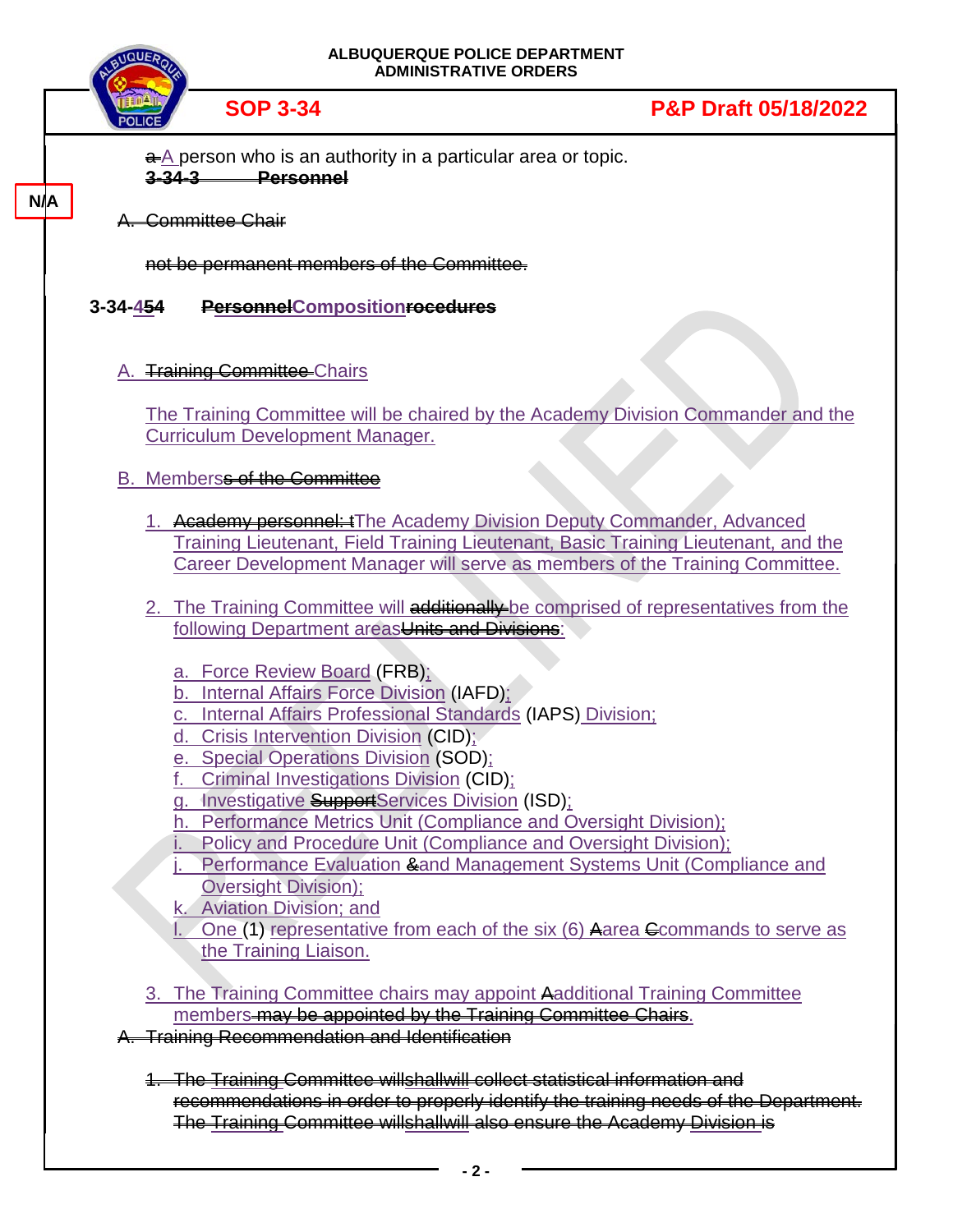

# **SOP 3-34 P&P Draft 05/18/2022**

appropriately addressing training recommendations. This information willshallwill be requested from the following sources:

a. Academy Division;

b. Internal Affairs Professional Standards (IAPS) DivisionMisconduct;

c. Internal Affairs Force Division (IAFD);

d. Citizen Police Council;

e. Civilian Police Oversight Agency (CPOA);

**Police Oversight BoardCivilian Police Oversight Agency Board (CPOAB):** 

g. Force Review Board;

h. Tactical SectionSpecial Operations Division;

i. Criminal Investigations Division (CID)B;

Investigative Services Division (ISDSID);Investigate Bureau;

k. Training Suggestion Forms :

l. Office of the City AttorneyCity Legal;

m. District Attorney's Office;

n. City of Albuquerque Department Safety OfficerRisk Management;

o. Policy and Procedures Review Board (PPRB) Chair;

p. Operations Review; and

q. Any other source deemed appropriate by the Training Committee Chair.

B. Training Review

The Training Committee shallwill review all training that has been delivered tofor APD <u>Department personnel as requested by the Academy Division Commander. in</u> response to:

(1) aAn identified training deficiency;

, (2) aA Standard Operating Procedure (SOP)policy revision;, or

(3) aAn amendment to best practices; and has been delivered to the entire department or a definable group within the Department.

The following shall be the There are only two exceptions to the review process:

The first willshall be mMandated training that has been provided to the Department by an outside entity and is necessary to maintain or acquire a certification (e.g., New Mexico Department of Public Safety (DPS) mandated training); or.

In order to qualify for this exception, the Department shall not modify the training must not be modified by the Department.

2. The second exemption willshall be mMandated, (remedial) training.

3. The Academy Division willshallwill provide the Training Committee with the following documentation:

TNA Part 1 – Training Needs Assessment Development Request Form;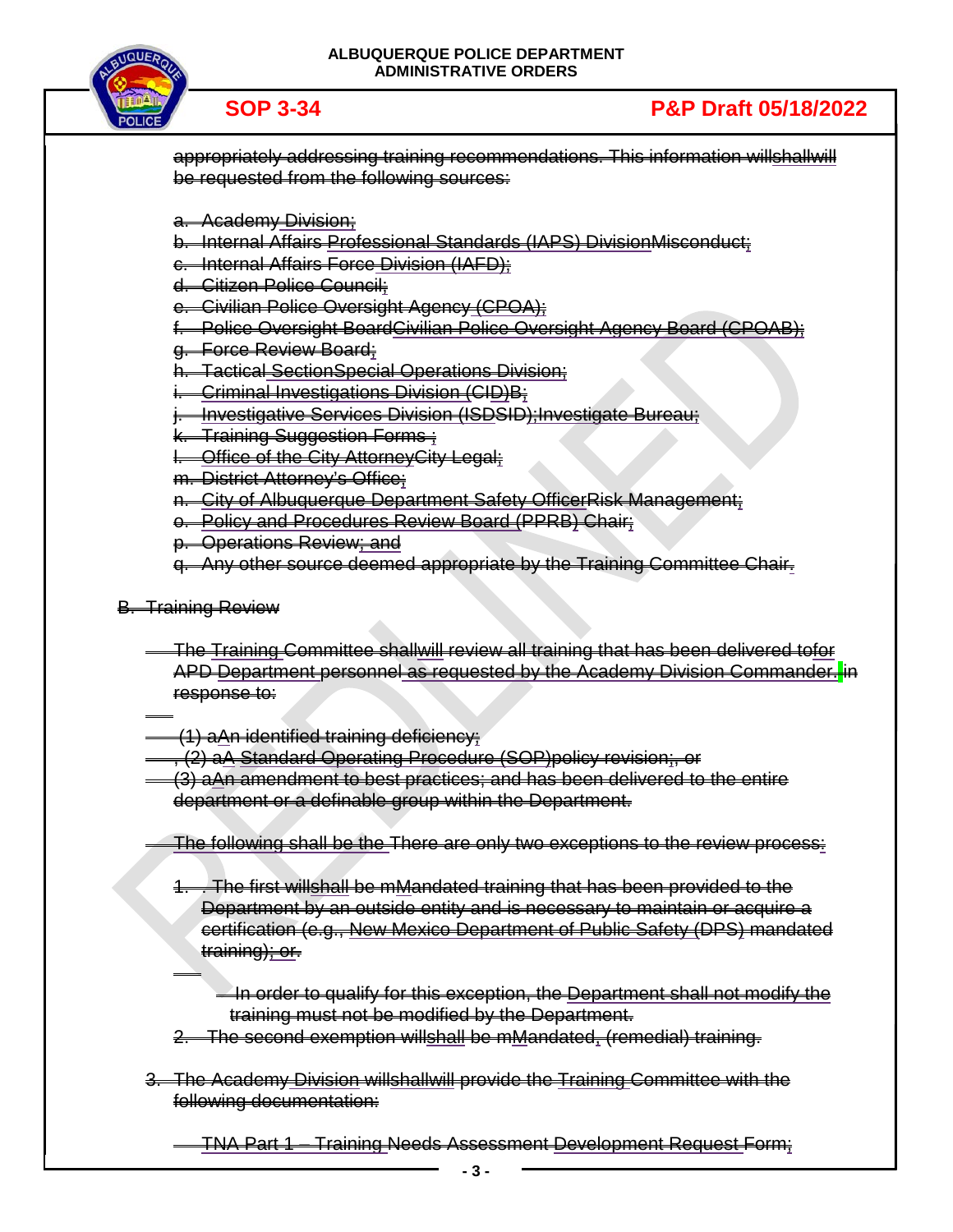

- a. TNA Part 2 Training Needs Assessment Form;
- b. Curriculum Development Form;
- c. Evaluation documentation; and
- d. Revision documentation.

### C. Procedures for (Placeholder)

- 1. The Training Committee willshallwill meet quarterly, during the months of January, April, July, and October.
- 2. Requests for information willshall be sent out no later than six (6) weeks before a scheduled meeting.
- 3. Collected information willshall be presented to Training Committee members two (2) weeks before a meeting is to occur.
	- a. The Training Committee Chair willshall ensure that an agenda is forwarded with the collected information.
	- b. Training Committee members may suggest amendments to the agenda no later than three (3) business days before a meeting.
	- c. The Training Committee willshall meet during the second week of the month.
- 4. Meetings willshall follow the presented agenda. Deviations may only be made with approval by the Training Committee Chair and willshall be noted, with explanation, in the Training Committee minutes.
	- a. The Training Committee willshall present meeting minutes to Training Committee members and the Training Committee recommendations to the Director of Training within seven (7) working days of the meeting.

The Director of TrainingAcademy Division Commander willshallwill be responsible for implementing the recommended training within the specified timeline. In the event that the recommended training cannot be completed within the specified timeline, the Director of TrainingAcademy Division Commander willshallwill ensure that the reason is documented in the Follow Up section of the Recommended Training Form, along with the newly proposed timeline.

#### **3-34-5 Training Committee CompositionProceduresPersonnel N/A**

#### A. Training Liaisons

- 1. Each represented Unit and Division representative will identify a Training Liaison.
	- a. The Training Liaison will serve as thee Unit's or Division's representative at Training Committee meetings and will identify the training needs of their Unit of **Divisionassigned area at the Training Committeese meetings.**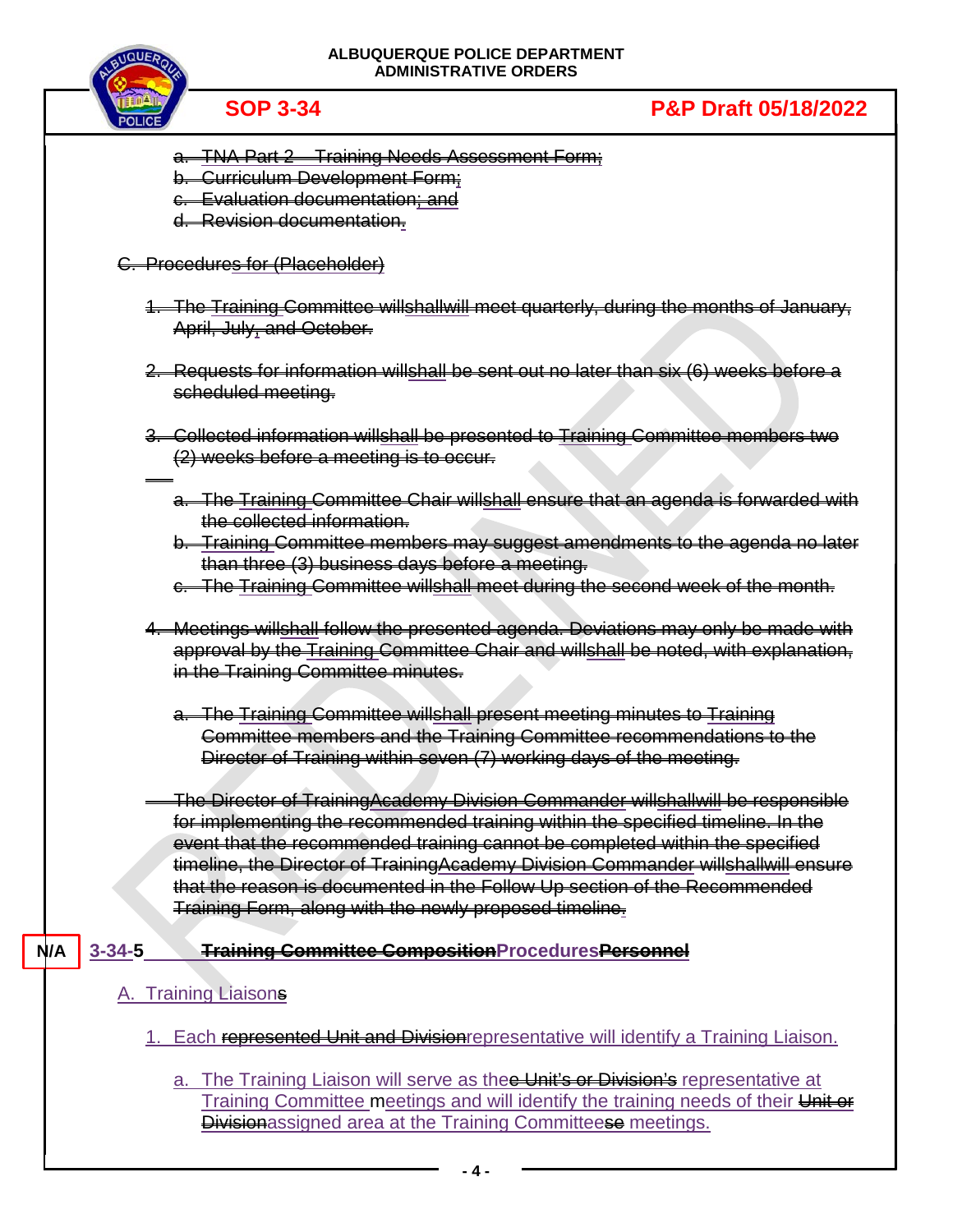

b. If the Training Liaison is unable to cannot attend a meeting, they will identify a designee..

**and this The Training Liaison will <del>person will</del> attend the Training Committee** meeting in the Training lLiaison's absence.

## B. Training Committee Meetings

- 1. The Training Committee will meets biannually during the months of April and October.
- 2. A designee from the AcademyTraining Division will take minutes during the meetings and **These minutes will be provided** provide the minutes to attendees within two (2) weeks following the meeting.
- T

C. Training Needs and Recommendations

- 1. The Training Committee will request information and recommendations from Training Committee Mmembers at biannual meetings in order to properly identify the training needs of the Department.
- 2. In advance of the Before each biannual meetings, Training Committee Memembers will identify training needs within their Units and Divisions assigned areas and formulate these-needs as training recommendations at the biannualeach meetings.

## D. Report

- 1. The Training Committee Cchairs will generate a summary of training needs and recommendations gathered at each meeting.
- 2. The Training Committee chairs' is report will serve as a quide for the development of the recommended trainings.
- E. Implementation of Recommendations

The Academy Division Commander will be responsible for overseeing the development and implementation of the recommended training. Training Committee Chair

The Academy Division Commander will chair the Training Committee. willshall be led by the Director of Training.

- Committee Members
	- The Training Committee willshallwill be staffed by Department supervisors of the department that who represent Divisions or Sections or Divisions in which statistical analysis of Ddepartment activities are developed as Ccourse of